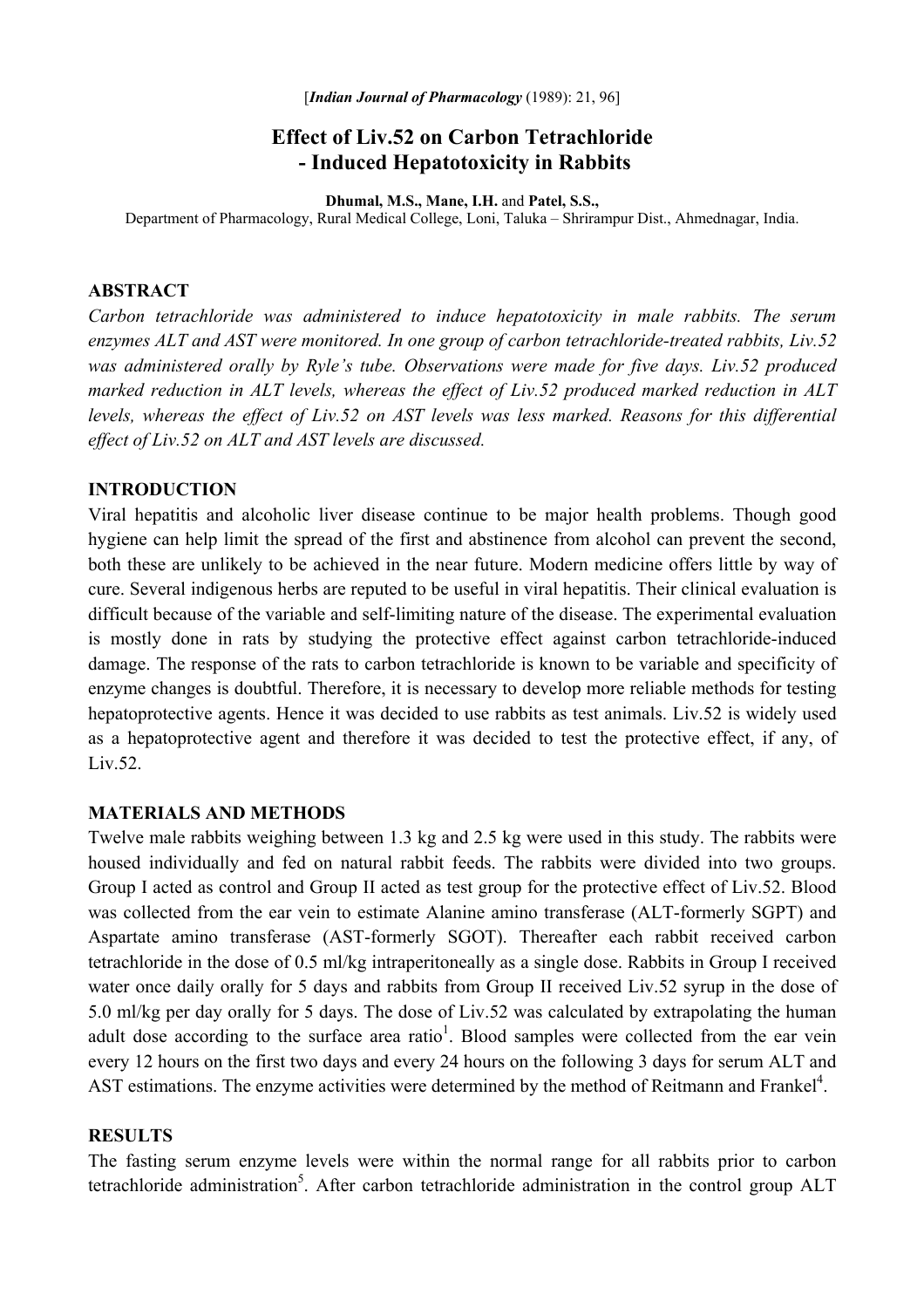levels doubled in 12 hours and were progressively rising upto 96 hours. On the other hand AST

levels doubled in 12 hours, reached a peak at 48 hours, but started declining at 72 hours (Table 1). In the Liv.52 treated group ALT levels doubled in 12 hours but started declining at 24 hours, and reached normal levels at 96 hours (Fig.1). The levels of AST in the Liv.52 treated group increased at 12 hours but decreased at 24 hours, rose again to reach a peak at 48 hours and decreased after 72 hours (Fig. 2).

| <b>Table 1:</b> ALT and AST levels in rabbits treated with carbon<br>tetrachloride (Mean I.U. $\pm$ SD; n=6) |                   |                  |  |  |  |  |
|--------------------------------------------------------------------------------------------------------------|-------------------|------------------|--|--|--|--|
| Time after $CCl_4$<br>(hours)                                                                                | AI.T              | <b>AST</b>       |  |  |  |  |
| 0                                                                                                            | $59.9 \pm 1.65$   | $20.0 \pm 6.81$  |  |  |  |  |
| 12                                                                                                           | $123.4 \pm 0.17$  | $43.5 \pm 6.81$  |  |  |  |  |
| 24                                                                                                           | $147.2 \pm 20.60$ | $62.1 \pm 3.90$  |  |  |  |  |
| 48                                                                                                           | $166.0 \pm 20.40$ | $70.5 \pm 7.34$  |  |  |  |  |
| 72                                                                                                           | $192.8 \pm 27.40$ | $42.13 \pm 8.40$ |  |  |  |  |
| 96                                                                                                           | $205.8 \pm 19.80$ | $44.00 \pm 9.53$ |  |  |  |  |
| Note the progressive rise of ALT upto 96 hours; AST level<br>peaks at 48 hours and then declines.            |                   |                  |  |  |  |  |

## **DISCUSSION**

The results of this study are interesting in that the response of ALT and AST to carbon tetrachloride

are different. ALT shows a much larger increase and progressive rise. AST shows a much smaller increase with a peak after 48 hours and then a decline. It is known that ALT concentrations are high in the liver and very low in the other tissues<sup>3</sup>. AST on the other hand is found in high concentrations in the heart, skeletal muscle and kidney apart from the liver (Table 2). Carbon tetrachloride is known to damage other tissues also. Therefore ALT levels give a reliable guide to liver cell damage, whereas AST levels are not indicative of liver damage. It is more specific for cardiac necrosis and these effects are seen after 48 hours. In the present study AST levels rose in 12 hours, reached a peak at



48 hours and fell slowly at 72 hours. The effect of Liv.52 is also remarkable, in that ALT levels were reduced from 24 hours onwards and reached normal at 96 hours. The AST levels rose at 12 hours but fell at 24 hours and rose again at 48 hours. This probably indicates that the rise in AST in the first 24 hours is due to liver damage and the delayed rise in reaching a peak at 48 hours is due to damage to other tissues. Therefore, the first peak at 24 hours is suppressed by Liv.52 but it has no effect on the second peak. The method employing rabbits therefore appears superior in studying hepatotoxic agents and Liv.52 showed hepatotoprotective action in this study.

| <b>Table 2:</b> Transaminase levels |       |       |                    |        |          |        |      |  |
|-------------------------------------|-------|-------|--------------------|--------|----------|--------|------|--|
|                                     | Heart | Liver | Skeletal<br>muscle | Kidney | Pancreas | Spleen | Lung |  |
| <b>AST</b>                          | 156   | 142   | 99                 | 91     | 28       | 14     | 10   |  |
| <b>ALT</b>                          | 7.1   | 44    | 4.8                | 19     | 2.0      |        | 0.7  |  |